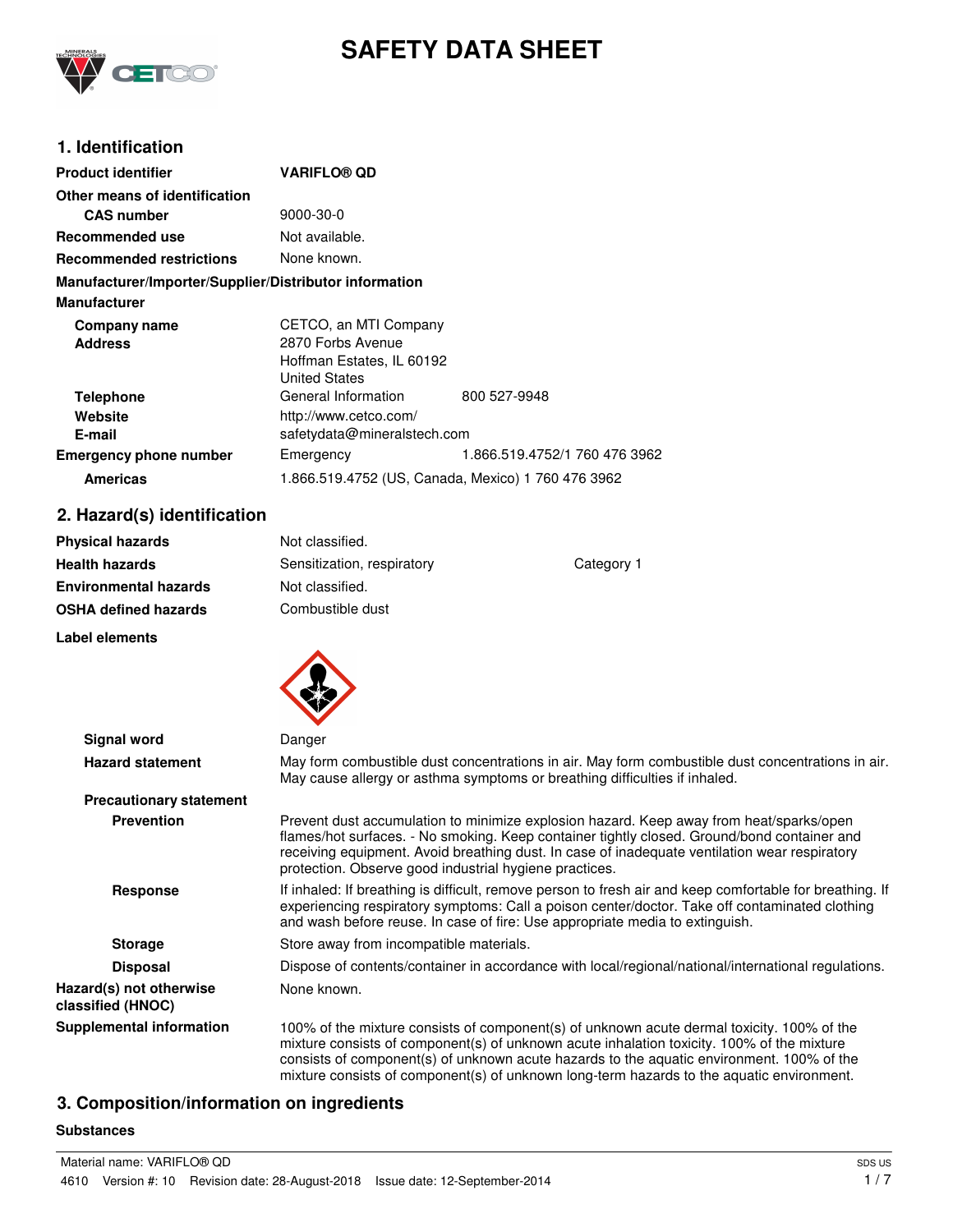| <b>Chemical name</b>                                                         | <b>Common name and synonyms</b>                                                                                                                                                                                                                                                                                                                                                                                                                                                                                                                                                                                                                                                                                                                                                                                                                    | <b>CAS number</b> | %   |  |
|------------------------------------------------------------------------------|----------------------------------------------------------------------------------------------------------------------------------------------------------------------------------------------------------------------------------------------------------------------------------------------------------------------------------------------------------------------------------------------------------------------------------------------------------------------------------------------------------------------------------------------------------------------------------------------------------------------------------------------------------------------------------------------------------------------------------------------------------------------------------------------------------------------------------------------------|-------------------|-----|--|
| <b>GUAR GUM</b>                                                              | 9000-30-0                                                                                                                                                                                                                                                                                                                                                                                                                                                                                                                                                                                                                                                                                                                                                                                                                                          |                   | 100 |  |
|                                                                              | *Designates that a specific chemical identity and/or percentage of composition has been withheld as a trade secret.                                                                                                                                                                                                                                                                                                                                                                                                                                                                                                                                                                                                                                                                                                                                |                   |     |  |
| <b>Composition comments</b>                                                  | Occupational Exposure Limits for constituents are listed in Section 8.                                                                                                                                                                                                                                                                                                                                                                                                                                                                                                                                                                                                                                                                                                                                                                             |                   |     |  |
| 4. First-aid measures                                                        |                                                                                                                                                                                                                                                                                                                                                                                                                                                                                                                                                                                                                                                                                                                                                                                                                                                    |                   |     |  |
| <b>Inhalation</b>                                                            | If breathing is difficult, remove to fresh air and keep at rest in a position comfortable for breathing.<br>Oxygen or artificial respiration if needed. Do not use mouth-to-mouth method if victim inhaled the<br>substance. Induce artificial respiration with the aid of a pocket mask equipped with a one-way<br>valve or other proper respiratory medical device. If experiencing respiratory symptoms: Call a<br>POISON CENTER or doctor/physician.                                                                                                                                                                                                                                                                                                                                                                                           |                   |     |  |
| <b>Skin contact</b>                                                          | Wash off with soap and water. Get medical attention if irritation develops and persists.                                                                                                                                                                                                                                                                                                                                                                                                                                                                                                                                                                                                                                                                                                                                                           |                   |     |  |
| Eye contact                                                                  | Do not rub eyes. Rinse with water. Get medical attention if irritation develops and persists.                                                                                                                                                                                                                                                                                                                                                                                                                                                                                                                                                                                                                                                                                                                                                      |                   |     |  |
| Ingestion                                                                    | Rinse mouth. Get medical attention if symptoms occur.                                                                                                                                                                                                                                                                                                                                                                                                                                                                                                                                                                                                                                                                                                                                                                                              |                   |     |  |
| <b>Most important</b><br>symptoms/effects, acute and<br>delayed              | Dusts may irritate the respiratory tract, skin and eyes. Difficulty in breathing.                                                                                                                                                                                                                                                                                                                                                                                                                                                                                                                                                                                                                                                                                                                                                                  |                   |     |  |
| Indication of immediate<br>medical attention and special<br>treatment needed | Provide general supportive measures and treat symptomatically. Keep victim under observation.<br>Symptoms may be delayed.                                                                                                                                                                                                                                                                                                                                                                                                                                                                                                                                                                                                                                                                                                                          |                   |     |  |
| <b>General information</b>                                                   | If you feel unwell, seek medical advice (show the label where possible). Ensure that medical<br>personnel are aware of the material(s) involved, and take precautions to protect themselves.                                                                                                                                                                                                                                                                                                                                                                                                                                                                                                                                                                                                                                                       |                   |     |  |
| 5. Fire-fighting measures                                                    |                                                                                                                                                                                                                                                                                                                                                                                                                                                                                                                                                                                                                                                                                                                                                                                                                                                    |                   |     |  |
| Suitable extinguishing media                                                 | Water fog. Foam. Dry chemical powder. Dry chemical, CO2, water spray or regular foam. Apply<br>extinguishing media carefully to avoid creating airborne dust. Avoid high pressure media which<br>could cause the formation of a potentially explosible dust-air mixture.                                                                                                                                                                                                                                                                                                                                                                                                                                                                                                                                                                           |                   |     |  |
| Unsuitable extinguishing<br>media                                            | Do not use water jet as an extinguisher, as this will spread the fire.                                                                                                                                                                                                                                                                                                                                                                                                                                                                                                                                                                                                                                                                                                                                                                             |                   |     |  |
| Specific hazards arising from<br>the chemical                                | Explosion hazard: Avoid generating dust; fine dust dispersed in air in sufficient concentrations and<br>in the presence of an ignition source is a potential dust explosion hazard.                                                                                                                                                                                                                                                                                                                                                                                                                                                                                                                                                                                                                                                                |                   |     |  |
| Special protective equipment<br>and precautions for firefighters             | Self-contained breathing apparatus and full protective clothing must be worn in case of fire. As in<br>any fire, wear self-contained breathing apparatus pressure-demand, MSHA/NIOSH (approved or<br>equivalent) and full protective gear.                                                                                                                                                                                                                                                                                                                                                                                                                                                                                                                                                                                                         |                   |     |  |
| <b>Fire fighting</b><br>equipment/instructions                               | In case of fire and/or explosion do not breathe fumes. Move containers from fire area if you can do<br>it without risk. Move containers from fire area if you can do so without risk. Material can be slippery<br>when wet                                                                                                                                                                                                                                                                                                                                                                                                                                                                                                                                                                                                                         |                   |     |  |
| <b>Specific methods</b>                                                      | Use standard firefighting procedures and consider the hazards of other involved materials.                                                                                                                                                                                                                                                                                                                                                                                                                                                                                                                                                                                                                                                                                                                                                         |                   |     |  |
| <b>General fire hazards</b>                                                  | May form combustible dust concentrations in air.                                                                                                                                                                                                                                                                                                                                                                                                                                                                                                                                                                                                                                                                                                                                                                                                   |                   |     |  |
| 6. Accidental release measures                                               |                                                                                                                                                                                                                                                                                                                                                                                                                                                                                                                                                                                                                                                                                                                                                                                                                                                    |                   |     |  |
| Personal precautions,<br>protective equipment and<br>emergency procedures    | Keep unnecessary personnel away. Keep people away from and upwind of spill/leak. Use only<br>non-sparking tools. Dust deposits should not be allowed to accumulate on surfaces, as these may<br>form an explosive mixture if they are released into the atmosphere in sufficient concentration.<br>Wear appropriate protective equipment and clothing during clean-up. Avoid inhalation of dust. Use<br>a NIOSH/MSHA approved respirator if there is a risk of exposure to dust/fume at levels exceeding<br>the exposure limits. Do not touch damaged containers or spilled material unless wearing<br>appropriate protective clothing. Ensure adequate ventilation. Local authorities should be advised if<br>significant spillages cannot be contained. For personal protection, see section 8 of the SDS.<br>Material can be slippery when wet. |                   |     |  |
| <b>Methods and materials for</b><br>containment and cleaning up              | Stop leak if you can do so without risk. Take precautionary measures against static discharge. Use<br>only non-sparking tools. Avoid dispersal of dust in the air (i.e., clearing dust surfaces with<br>compressed air). Minimize dust generation and accumulation. Collect dust using a vacuum cleaner<br>equipped with HEPA filter. Sweep up or gather material and place in appropriate container for<br>disposal.                                                                                                                                                                                                                                                                                                                                                                                                                              |                   |     |  |
|                                                                              | Large Spills: Wet down with water and dike for later disposal. After removal flush contaminated<br>area thoroughly with water. Shovel the material into waste container. Following product recovery,<br>flush area with water.                                                                                                                                                                                                                                                                                                                                                                                                                                                                                                                                                                                                                     |                   |     |  |
|                                                                              | Small Spills: Sweep up or vacuum up spillage and collect in suitable container for disposal.                                                                                                                                                                                                                                                                                                                                                                                                                                                                                                                                                                                                                                                                                                                                                       |                   |     |  |
|                                                                              | Never return spills to original containers for re-use. For waste disposal, see section 13 of the SDS.                                                                                                                                                                                                                                                                                                                                                                                                                                                                                                                                                                                                                                                                                                                                              |                   |     |  |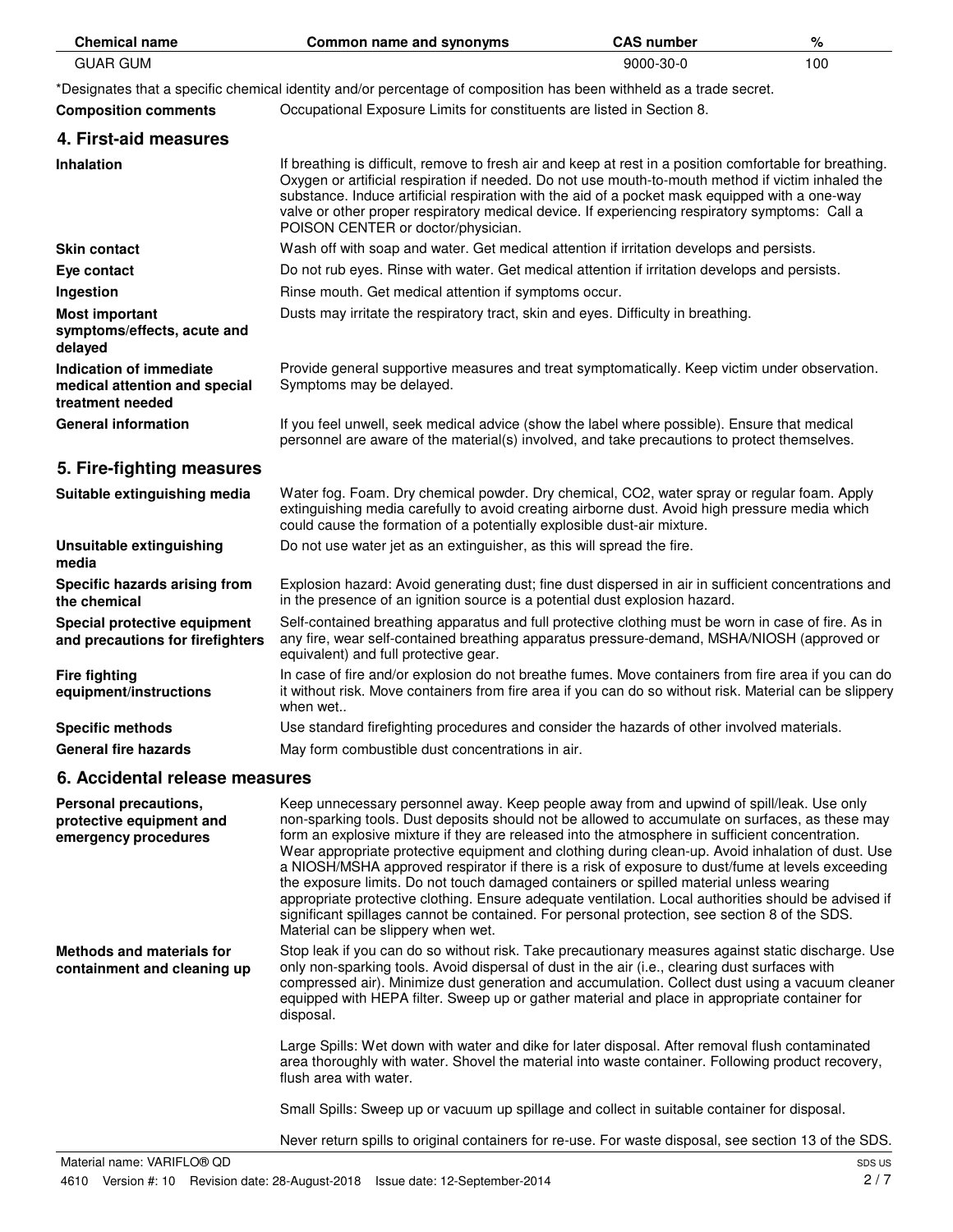| <b>Environmental precautions</b>                                | Prevent further leakage or spillage if safe to do so. Avoid discharge into drains, water courses or<br>onto the ground. Do not flush into surface water or sanitary sewer system.                                                                                                                                                                                                                                                                                                                                                                                                                                                                                                                                                                                                                                                                                                                                                                                                                                                                               |
|-----------------------------------------------------------------|-----------------------------------------------------------------------------------------------------------------------------------------------------------------------------------------------------------------------------------------------------------------------------------------------------------------------------------------------------------------------------------------------------------------------------------------------------------------------------------------------------------------------------------------------------------------------------------------------------------------------------------------------------------------------------------------------------------------------------------------------------------------------------------------------------------------------------------------------------------------------------------------------------------------------------------------------------------------------------------------------------------------------------------------------------------------|
| 7. Handling and storage                                         |                                                                                                                                                                                                                                                                                                                                                                                                                                                                                                                                                                                                                                                                                                                                                                                                                                                                                                                                                                                                                                                                 |
| Precautions for safe handling                                   | Minimize dust generation and accumulation. Avoid significant deposits of material, especially on<br>horizontal surfaces, which may become airborne and form combustible dust clouds and may<br>contribute to secondary explosions. Routine house keeping should be instituted to ensure that<br>dusts do not accumulate on surfaces. Dry powders can build static electricity charges when<br>subjected to the friction of transfer and mixing operations. Provide adequate precautions, such as<br>electrical grounding and bonding, or inert atmospheres. Keep away from heat/sparks/open<br>flames/hot surfaces. - No smoking. Take measures to prevent the build up of electrostatic charge.<br>Explosion-proof general and local exhaust ventilation. Avoid breathing dust. Wear appropriate<br>personal protective equipment. Observe good industrial hygiene practices. Material can be slippery<br>when wet. Refer to NFPA Pamphlet No. 654, "Prevention of Fire and Dust Explosions in the<br>Chemical, Dye, Pharmaceutical, and Plastics Industries." |
| Conditions for safe storage,<br>including any incompatibilities | Keep containers tightly closed in a dry, cool and well-ventilated place. Guard against dust<br>accumulation of this material. Keep out of the reach of children. Store away from incompatible<br>materials (see Section 10 of the SDS).                                                                                                                                                                                                                                                                                                                                                                                                                                                                                                                                                                                                                                                                                                                                                                                                                         |

## **8. Exposure controls/personal protection**

| <b>Occupational exposure limits</b>                          |                                                                                                                                                                                                                                                                                                                                         |                                                                                                                                                                                                                                                                                                                                                                                                                                                                                                                                                                                                                             |                      |  |  |
|--------------------------------------------------------------|-----------------------------------------------------------------------------------------------------------------------------------------------------------------------------------------------------------------------------------------------------------------------------------------------------------------------------------------|-----------------------------------------------------------------------------------------------------------------------------------------------------------------------------------------------------------------------------------------------------------------------------------------------------------------------------------------------------------------------------------------------------------------------------------------------------------------------------------------------------------------------------------------------------------------------------------------------------------------------------|----------------------|--|--|
| US. OSHA Table Z-3 (29 CFR 1910.1000)<br><b>Constituents</b> | <b>Type</b>                                                                                                                                                                                                                                                                                                                             | Value                                                                                                                                                                                                                                                                                                                                                                                                                                                                                                                                                                                                                       | Form                 |  |  |
| <b>INERT OR NUISANCE</b><br><b>DUSTS</b>                     | <b>TWA</b>                                                                                                                                                                                                                                                                                                                              | $5$ mg/m $3$                                                                                                                                                                                                                                                                                                                                                                                                                                                                                                                                                                                                                | Respirable fraction. |  |  |
|                                                              |                                                                                                                                                                                                                                                                                                                                         | $15$ mg/m $3$                                                                                                                                                                                                                                                                                                                                                                                                                                                                                                                                                                                                               | Total dust.          |  |  |
|                                                              |                                                                                                                                                                                                                                                                                                                                         | 50 mppcf                                                                                                                                                                                                                                                                                                                                                                                                                                                                                                                                                                                                                    | Total dust.          |  |  |
|                                                              |                                                                                                                                                                                                                                                                                                                                         | 15 mppcf                                                                                                                                                                                                                                                                                                                                                                                                                                                                                                                                                                                                                    | Respirable fraction. |  |  |
| <b>Biological limit values</b>                               | No biological exposure limits noted for the ingredient(s).                                                                                                                                                                                                                                                                              |                                                                                                                                                                                                                                                                                                                                                                                                                                                                                                                                                                                                                             |                      |  |  |
| Appropriate engineering<br>controls                          |                                                                                                                                                                                                                                                                                                                                         | Explosion-proof general and local exhaust ventilation. If engineering measures are not sufficient to<br>maintain concentrations of dust particulates below the OEL, suitable respiratory protection must be<br>worn. Good general ventilation (typically 10 air changes per hour) should be used. Ventilation rates<br>should be matched to conditions. If applicable, use process enclosures, local exhaust ventilation,<br>or other engineering controls to maintain airborne levels below recommended exposure limits. If<br>exposure limits have not been established, maintain airborne levels to an acceptable level. |                      |  |  |
|                                                              | Individual protection measures, such as personal protective equipment                                                                                                                                                                                                                                                                   |                                                                                                                                                                                                                                                                                                                                                                                                                                                                                                                                                                                                                             |                      |  |  |
| Eye/face protection                                          | Chemical respirator with organic vapor cartridge, full facepiece, dust and mist filter.                                                                                                                                                                                                                                                 |                                                                                                                                                                                                                                                                                                                                                                                                                                                                                                                                                                                                                             |                      |  |  |
| <b>Skin protection</b><br><b>Hand protection</b>             | Wear appropriate chemical resistant gloves.                                                                                                                                                                                                                                                                                             |                                                                                                                                                                                                                                                                                                                                                                                                                                                                                                                                                                                                                             |                      |  |  |
| Other                                                        | Wear suitable protective clothing.                                                                                                                                                                                                                                                                                                      |                                                                                                                                                                                                                                                                                                                                                                                                                                                                                                                                                                                                                             |                      |  |  |
| <b>Respiratory protection</b>                                | Use a NIOSH/MSHA approved respirator if there is a risk of exposure to dust/fume at levels<br>exceeding the exposure limits. Chemical respirator with organic vapor cartridge, full facepiece,<br>dust and mist filter.                                                                                                                 |                                                                                                                                                                                                                                                                                                                                                                                                                                                                                                                                                                                                                             |                      |  |  |
| <b>Thermal hazards</b>                                       | Wear appropriate thermal protective clothing, when necessary.                                                                                                                                                                                                                                                                           |                                                                                                                                                                                                                                                                                                                                                                                                                                                                                                                                                                                                                             |                      |  |  |
| <b>General hygiene</b><br>considerations                     | When using, do not eat, drink or smoke. Always observe good personal hygiene measures, such<br>as washing after handling the material and before eating, drinking, and/or smoking. Routinely<br>wash work clothing and protective equipment to remove contaminants. Use good industrial<br>hygiene practices in handling this material. |                                                                                                                                                                                                                                                                                                                                                                                                                                                                                                                                                                                                                             |                      |  |  |
| 9. Physical and chemical properties                          |                                                                                                                                                                                                                                                                                                                                         |                                                                                                                                                                                                                                                                                                                                                                                                                                                                                                                                                                                                                             |                      |  |  |
| Appearance                                                   | Powder.                                                                                                                                                                                                                                                                                                                                 |                                                                                                                                                                                                                                                                                                                                                                                                                                                                                                                                                                                                                             |                      |  |  |
| <b>Physical state</b>                                        | Solid.                                                                                                                                                                                                                                                                                                                                  |                                                                                                                                                                                                                                                                                                                                                                                                                                                                                                                                                                                                                             |                      |  |  |
| <b>Form</b>                                                  | Powder.                                                                                                                                                                                                                                                                                                                                 |                                                                                                                                                                                                                                                                                                                                                                                                                                                                                                                                                                                                                             |                      |  |  |
| Color                                                        | Off-white.                                                                                                                                                                                                                                                                                                                              |                                                                                                                                                                                                                                                                                                                                                                                                                                                                                                                                                                                                                             |                      |  |  |

| Odor                         | Bean-like                                                                                       |
|------------------------------|-------------------------------------------------------------------------------------------------|
| Odor threshold               | Not available.                                                                                  |
| рH                           | 5.5 - 6.1 A 1% solution may reach a pH of 5.5 - 6.1 and tend to become more acidic on standing. |
| Melting point/freezing point | Not available.                                                                                  |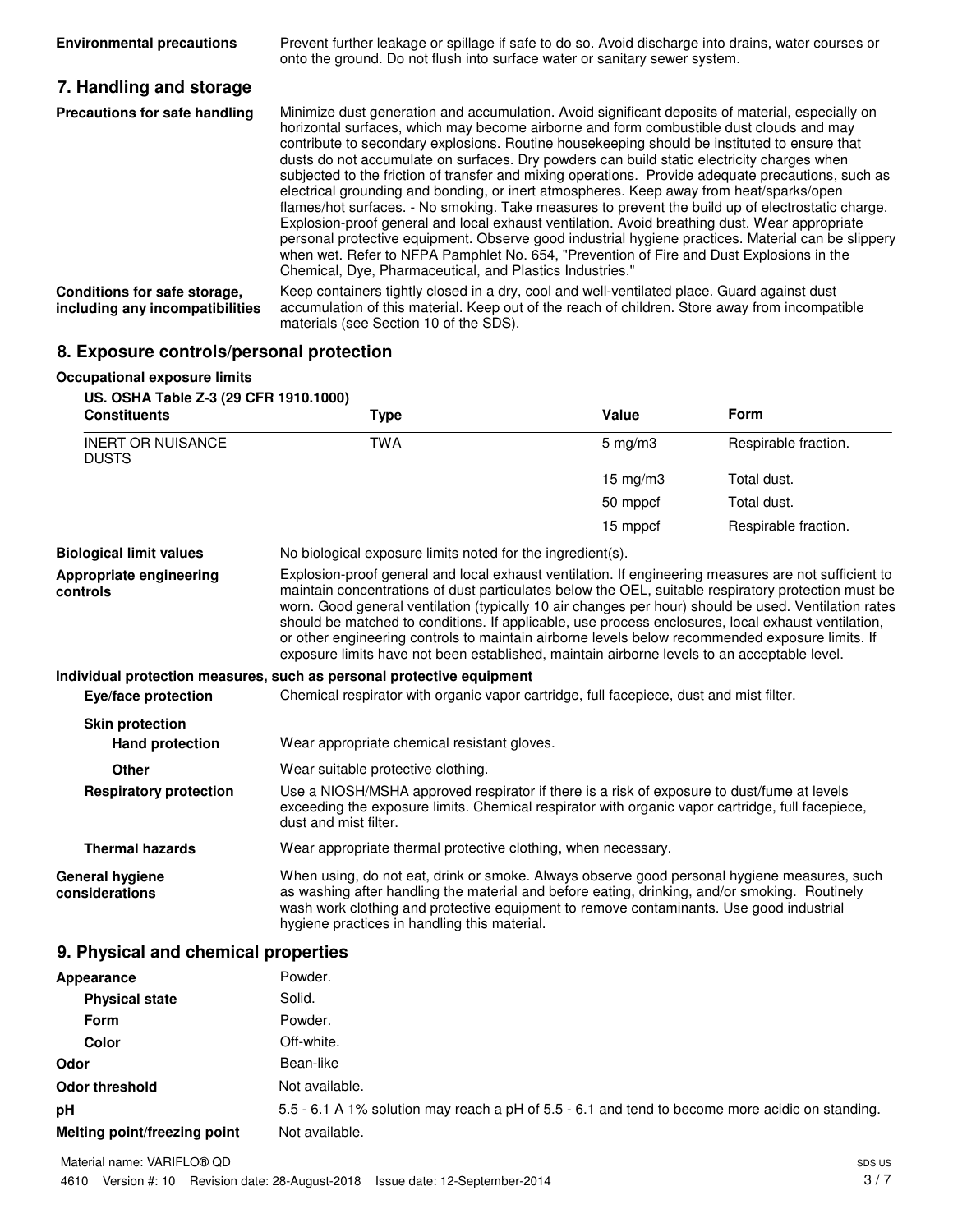| Initial boiling point and boiling<br>range        | Not available.                                                                              |
|---------------------------------------------------|---------------------------------------------------------------------------------------------|
| <b>Flash point</b>                                | Not available.                                                                              |
| <b>Evaporation rate</b>                           | Not available.                                                                              |
| Flammability (solid, gas)                         | Not available.                                                                              |
| Upper/lower flammability or explosive limits      |                                                                                             |
| <b>Flammability limit - lower</b><br>(%)          | Not available.                                                                              |
| <b>Flammability limit - upper</b><br>(%)          | Not available.                                                                              |
| Explosive limit - lower (%)                       | Not available.                                                                              |
| Explosive limit - upper (%)                       | Not available.                                                                              |
| Vapor pressure                                    | Not available.                                                                              |
| <b>Vapor density</b>                              | Not available.                                                                              |
| <b>Relative density</b>                           | Not available.                                                                              |
| Solubility(ies)                                   |                                                                                             |
| Solubility (water)                                | Not available.                                                                              |
| <b>Partition coefficient</b><br>(n-octanol/water) | Not available.                                                                              |
| <b>Auto-ignition temperature</b>                  | Not available.                                                                              |
| <b>Decomposition temperature</b>                  | Not available.                                                                              |
| <b>Viscosity</b>                                  | Not available.                                                                              |
| <b>Other information</b>                          |                                                                                             |
| <b>Explosive properties</b>                       | Not explosive.                                                                              |
| <b>Molecular formula</b>                          | <b>UNKNOWN</b>                                                                              |
| <b>Oxidizing properties</b>                       | Not oxidizing.                                                                              |
| <b>VOC</b>                                        | CARB                                                                                        |
| 10. Stability and reactivity                      |                                                                                             |
| Reactivity                                        | The product is stable and non-reactive under normal conditions of use storage and transport |

| Reactivity                                   | The product is stable and non-reactive under normal conditions of use, storage and transport.                                                        |
|----------------------------------------------|------------------------------------------------------------------------------------------------------------------------------------------------------|
| <b>Chemical stability</b>                    | Stable at normal conditions.                                                                                                                         |
| <b>Possibility of hazardous</b><br>reactions | Will not occur.                                                                                                                                      |
| <b>Conditions to avoid</b>                   | Keep away from heat, sparks and open flame. Exposure to moisture. Contact with incompatible<br>materials. Minimize dust generation and accumulation. |
| Incompatible materials                       | Strong oxidizing agents.                                                                                                                             |
| <b>Hazardous decomposition</b><br>products   | Upon decomposition, this product emits carbon monoxide, carbon dioxide and/or low molecular<br>weight hydrocarbons.                                  |
|                                              |                                                                                                                                                      |

# **11. Toxicological information**

### **Information on likely routes of exposure**

| <b>Inhalation</b>                                                                  | May cause allergy or asthma symptoms or breathing difficulties if inhaled. Dust may irritate<br>respiratory system. |
|------------------------------------------------------------------------------------|---------------------------------------------------------------------------------------------------------------------|
| <b>Skin contact</b>                                                                | Dust or powder may irritate the skin.                                                                               |
| Eye contact                                                                        | Dust may irritate the eyes.                                                                                         |
| Ingestion                                                                          | Expected to be a low ingestion hazard.                                                                              |
| Symptoms related to the<br>physical, chemical and<br>toxicological characteristics | Dusts may irritate the respiratory tract, skin and eyes. Difficulty in breathing.                                   |
| Information on toxicological effects                                               |                                                                                                                     |

Acute toxicity **Not known.** Not known.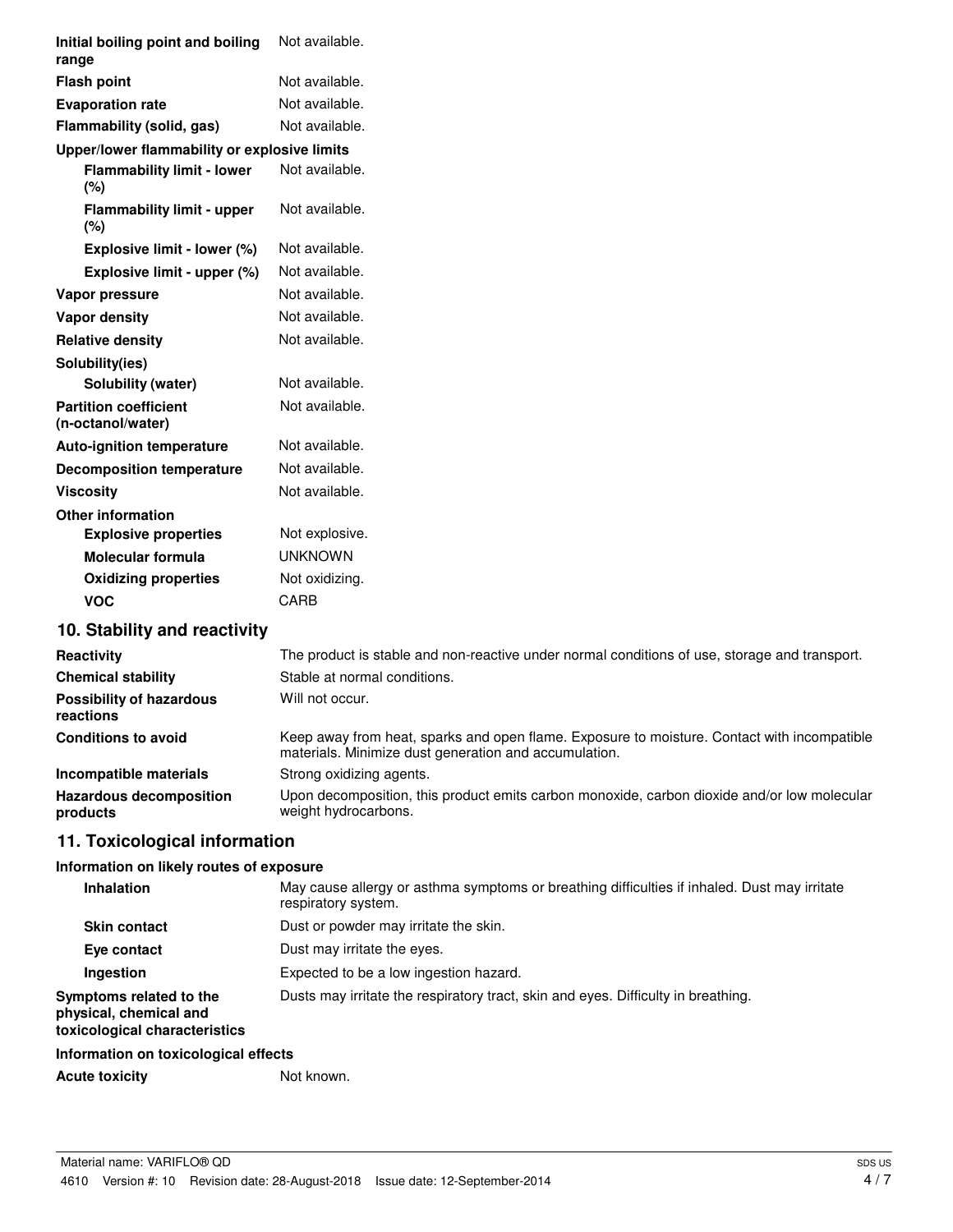| <b>Product</b>                                                                               | <b>Species</b>                                                                                                                                                                             |                                                                                             | <b>Test Results</b>                                                                                                                                                                                      |  |
|----------------------------------------------------------------------------------------------|--------------------------------------------------------------------------------------------------------------------------------------------------------------------------------------------|---------------------------------------------------------------------------------------------|----------------------------------------------------------------------------------------------------------------------------------------------------------------------------------------------------------|--|
| GUAR GUM (CAS 9000-30-0)                                                                     |                                                                                                                                                                                            |                                                                                             |                                                                                                                                                                                                          |  |
| Acute<br>Oral                                                                                |                                                                                                                                                                                            |                                                                                             |                                                                                                                                                                                                          |  |
| LD50                                                                                         | Mouse                                                                                                                                                                                      |                                                                                             | 8100 mg/kg                                                                                                                                                                                               |  |
|                                                                                              | Rabbit                                                                                                                                                                                     |                                                                                             | 7 g/kg                                                                                                                                                                                                   |  |
|                                                                                              | Rat                                                                                                                                                                                        |                                                                                             | 6770 mg/kg                                                                                                                                                                                               |  |
| <b>Skin corrosion/irritation</b>                                                             |                                                                                                                                                                                            | Prolonged skin contact may cause temporary irritation.                                      |                                                                                                                                                                                                          |  |
| Serious eye damage/eye<br>irritation                                                         |                                                                                                                                                                                            | Direct contact with eyes may cause temporary irritation.                                    |                                                                                                                                                                                                          |  |
| Respiratory or skin sensitization                                                            |                                                                                                                                                                                            |                                                                                             |                                                                                                                                                                                                          |  |
| <b>Respiratory sensitization</b>                                                             |                                                                                                                                                                                            | May cause allergy or asthma symptoms or breathing difficulties if inhaled.                  |                                                                                                                                                                                                          |  |
| <b>Skin sensitization</b>                                                                    |                                                                                                                                                                                            | This product is not expected to cause skin sensitization.                                   |                                                                                                                                                                                                          |  |
| Germ cell mutagenicity                                                                       |                                                                                                                                                                                            | No data available for this product.                                                         |                                                                                                                                                                                                          |  |
| Carcinogenicity                                                                              |                                                                                                                                                                                            | Not listed by ACGIH, IARC, NIOSH, NTP OR OSHA.                                              |                                                                                                                                                                                                          |  |
| IARC Monographs. Overall Evaluation of Carcinogenicity                                       |                                                                                                                                                                                            |                                                                                             |                                                                                                                                                                                                          |  |
| Not listed.<br>OSHA Specifically Regulated Substances (29 CFR 1910.1001-1052)                |                                                                                                                                                                                            |                                                                                             |                                                                                                                                                                                                          |  |
| Not regulated.<br>US. National Toxicology Program (NTP) Report on Carcinogens<br>Not listed. |                                                                                                                                                                                            |                                                                                             |                                                                                                                                                                                                          |  |
| <b>Reproductive toxicity</b>                                                                 |                                                                                                                                                                                            | This product is not expected to cause reproductive or developmental effects.                |                                                                                                                                                                                                          |  |
| Specific target organ toxicity -<br>single exposure                                          | Not classified.                                                                                                                                                                            |                                                                                             |                                                                                                                                                                                                          |  |
| Specific target organ toxicity -<br>repeated exposure                                        | Not classified.                                                                                                                                                                            |                                                                                             |                                                                                                                                                                                                          |  |
| <b>Aspiration hazard</b>                                                                     | Not an aspiration hazard.                                                                                                                                                                  |                                                                                             |                                                                                                                                                                                                          |  |
| <b>Further information</b>                                                                   |                                                                                                                                                                                            | This product has no known adverse effect on human health.                                   |                                                                                                                                                                                                          |  |
| 12. Ecological information                                                                   |                                                                                                                                                                                            |                                                                                             |                                                                                                                                                                                                          |  |
| <b>Ecotoxicity</b>                                                                           |                                                                                                                                                                                            | No data available for this product.                                                         |                                                                                                                                                                                                          |  |
| <b>Product</b>                                                                               |                                                                                                                                                                                            | <b>Species</b>                                                                              | <b>Test Results</b>                                                                                                                                                                                      |  |
| GUAR GUM (CAS 9000-30-0)                                                                     |                                                                                                                                                                                            |                                                                                             |                                                                                                                                                                                                          |  |
| <b>Aquatic</b>                                                                               |                                                                                                                                                                                            |                                                                                             |                                                                                                                                                                                                          |  |
| Crustacea                                                                                    | <b>EC50</b>                                                                                                                                                                                | Daphnia                                                                                     | 50, 48 Hours                                                                                                                                                                                             |  |
| Fish                                                                                         | <b>LC50</b>                                                                                                                                                                                | Rainbow trout, donaldson trout<br>(Oncorhynchus mykiss)                                     | 218 mg/l, 96 hours                                                                                                                                                                                       |  |
| Persistence and degradability                                                                |                                                                                                                                                                                            | No data is available on the degradability of this product.                                  |                                                                                                                                                                                                          |  |
| <b>Bioaccumulative potential</b>                                                             | No data available.                                                                                                                                                                         |                                                                                             |                                                                                                                                                                                                          |  |
| <b>Mobility in soil</b>                                                                      | No data available.                                                                                                                                                                         |                                                                                             |                                                                                                                                                                                                          |  |
| Other adverse effects                                                                        | No other adverse environmental effects (e.g. ozone depletion, photochemical ozone creation<br>potential, endocrine disruption, global warming potential) are expected from this component. |                                                                                             |                                                                                                                                                                                                          |  |
| 13. Disposal considerations                                                                  |                                                                                                                                                                                            |                                                                                             |                                                                                                                                                                                                          |  |
| <b>Disposal instructions</b>                                                                 |                                                                                                                                                                                            | local/regional/national/international regulations.                                          | Collect and reclaim or dispose in sealed containers at licensed waste disposal site. Do not allow<br>this material to drain into sewers/water supplies. Dispose of contents/container in accordance with |  |
| <b>Local disposal regulations</b>                                                            |                                                                                                                                                                                            | Dispose in accordance with all applicable regulations.                                      |                                                                                                                                                                                                          |  |
| Hazardous waste code                                                                         | disposal company.                                                                                                                                                                          |                                                                                             | The waste code should be assigned in discussion between the user, the producer and the waste                                                                                                             |  |
| Waste from residues / unused<br>products                                                     | Disposal instructions).                                                                                                                                                                    | Dispose of in accordance with local regulations. Empty containers or liners may retain some | product residues. This material and its container must be disposed of in a safe manner (see:                                                                                                             |  |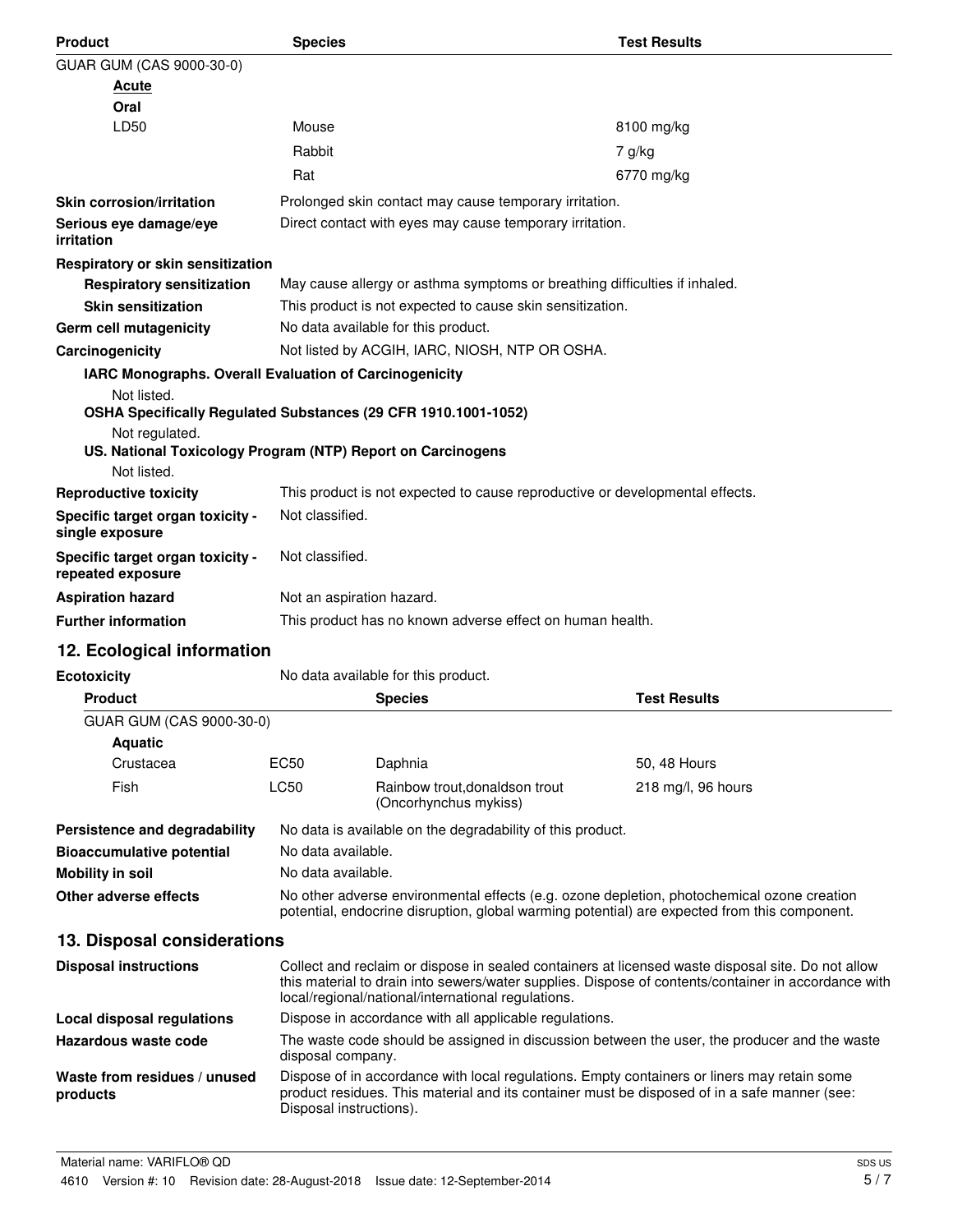Since emptied containers may retain product residue, follow label warnings even after container is emptied. Empty containers should be taken to an approved waste handling site for recycling or disposal.

### **14. Transport information**

#### **DOT**

Not regulated as dangerous goods.

#### **IATA**

Not regulated as dangerous goods.

#### **IMDG**

Not regulated as dangerous goods.

**Transport in bulk according to** Not applicable. **Annex II of MARPOL 73/78 and the IBC Code**

### **15. Regulatory information**

**US federal regulations**

OSHA Process Safety Standard: This material is not known to be hazardous by the OSHA Highly Hazardous Process Safety Standard, 29 CFR 1910.119. This product is a "Hazardous Chemical" as defined by the OSHA Hazard Communication Standard, 29 CFR 1910.1200.

#### **TSCA Section 12(b) Export Notification (40 CFR 707, Subpt. D)**

Not regulated.

#### **CERCLA Hazardous Substance List (40 CFR 302.4)**

Not listed.

**SARA 304 Emergency release notification**

Not regulated. **OSHA Specifically Regulated Substances (29 CFR 1910.1001-1052)**

Not regulated.

#### **Superfund Amendments and Reauthorization Act of 1986 (SARA)**

#### **SARA 302 Extremely hazardous substance**

Not listed.

**SARA 311/312 Hazardous** No (Exempt) **chemical**

#### **SARA 313 (TRI reporting)** Not regulated.

#### **Other federal regulations**

#### **Clean Air Act (CAA) Section 112 Hazardous Air Pollutants (HAPs) List**

Not regulated.

#### **Clean Air Act (CAA) Section 112(r) Accidental Release Prevention (40 CFR 68.130)**

Not regulated.

| <b>Safe Drinking Water Act</b> | Not regulated.            |
|--------------------------------|---------------------------|
| (SDWA)                         |                           |
| <b>Food and Drug</b>           | Total food additive       |
| <b>Administration (FDA)</b>    | Direct food additive      |
|                                | <b>GRAS</b> food additive |

#### **US state regulations**

#### **California Proposition 65**

California Safe Drinking Water and Toxic Enforcement Act of 2016 (Proposition 65): This material is not known to contain any chemicals currently listed as carcinogens or reproductive toxins. For more information go to www.P65Warnings.ca.gov.

#### **International Inventories**

| Country(s) or region | Inventory name                                             | On inventory (yes/no)* |
|----------------------|------------------------------------------------------------|------------------------|
| Australia            | Australian Inventory of Chemical Substances (AICS)         | Yes                    |
| Canada               | Domestic Substances List (DSL)                             | Yes                    |
| Canada               | Non-Domestic Substances List (NDSL)                        | No                     |
| China                | Inventory of Existing Chemical Substances in China (IECSC) | Yes                    |